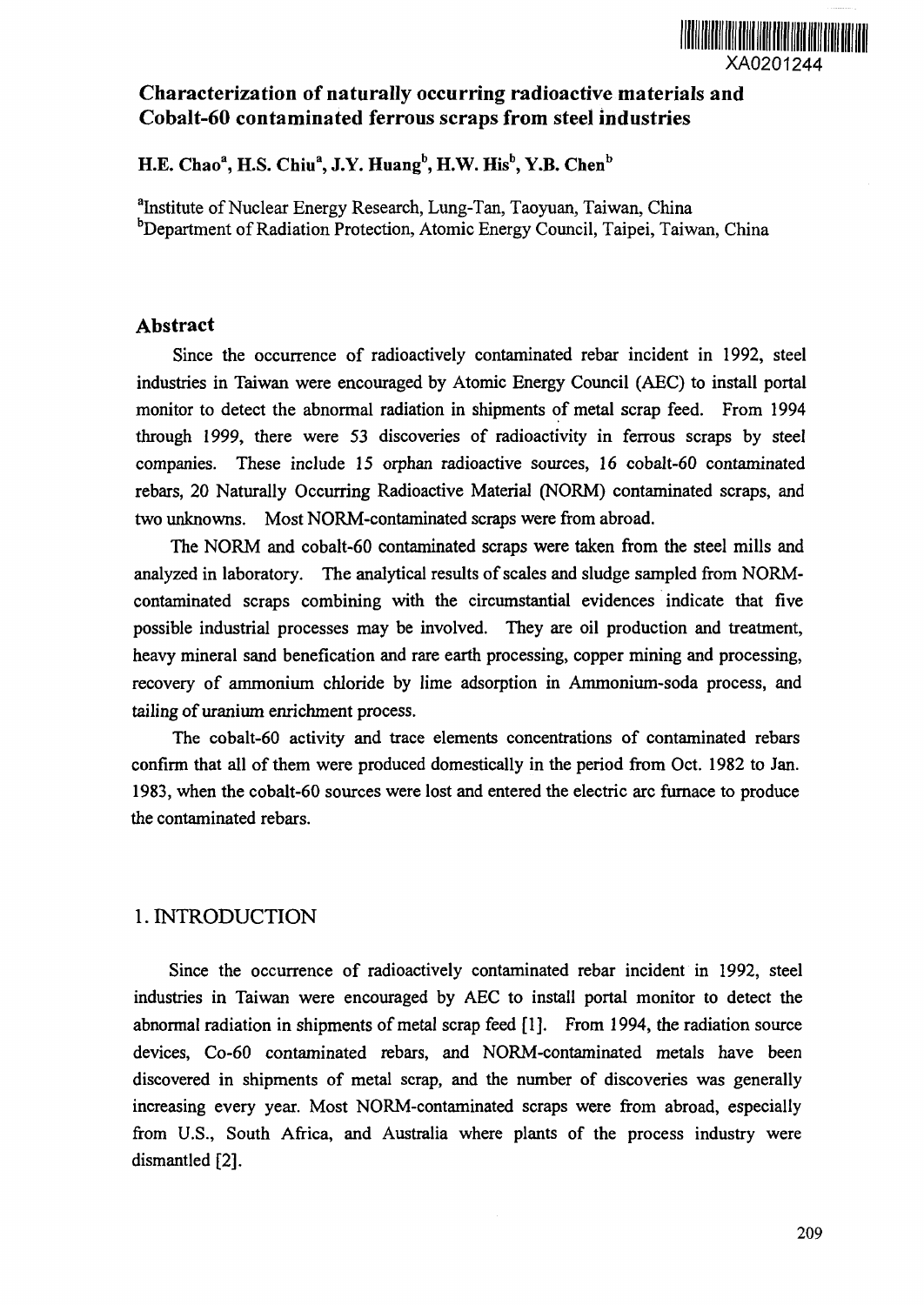The discovery of radioactive scrap presents a vexing problem to steel industry. The current industry practice is to store the contaminated scraps temporarily or to return scraps to the supplier. It is quite costly and manpower consumptive. Furthermore, melting radioactive scraps could threaten worker safety and health and is potentially harmful to consumers and environment [3-6]

Department of Radiation Protection, AEC initiated a project [2] to characterize the NORM and cobalt-60 contaminated scraps by radiochemical methods and to study the origin of its industrial process. The aim is to provide proper information and observation to competent authority to stop the import of contaminated scraps and protect general public from accidental radiation exposure.

#### 2. EXPERIMENTS

For the study of industrial origin of NORM-contaminated scrap, about 50 grams of scale, sludge, and process material absorbed on the scraps (pipe, valve and tank wall) from steel mills were sampled and analyzed in laboratory. The activity concentrations of <sup>226</sup>Ra (or  $^{238}$ U) and  $^{228}$ Ra (or  $^{232}$ Th) were measured from their progeny of  $^{214}$ Bi (609.3 keV) and  $228$ Ac (911.1 keV) respectively by gamma spectrometer equipped with HPGe detector and multichannel analyzer under secular equilibrium condition. The morphology of sampled materials was characterized by scanning electron microscopy equipped with energy dispersion spectrometry (SEM-EDS) and X-ray diffraction (XRD) technique. In addition,  $235$ U/ $238$ U ratio of depleted uranium was measured by inductively-coupled plasma mass spectrometry (ICP-MS).

To make a comparison among the <sup>60</sup>Co-contaminated rebars, about 0.5 gram of metallic scrap were sampled and dissolved in 1:1 nitric acid solution. The activity of  ${}^{60}$ Co was measured at 1173 keV and 1332 keV by the above-mentioned gamma-ray spectrometer and corrected to the first sampling date (March 31, 1994) for the sake of comparison. The concentrations of trace elements (Cr, Cu, Mn, Ni and Si) in rebar were determined by inductively-coupled plasma atomic emission spectroscopy (ICP-AES).

#### 3. RESULTS AND DISCUSSION

#### **3.1. Radioactivity discovered from steel mills in Taiwan**

Table I summarized the discoveries of radioactively contaminated scraps from steel mills in Taiwan since 1994 [2]. The radioactively contaminated scraps can be categorized as radiation sources, "Co-contaminated rebars, and NORM-contaminated scraps. It can be seen from Table I that a total of 53 discoveries were observed and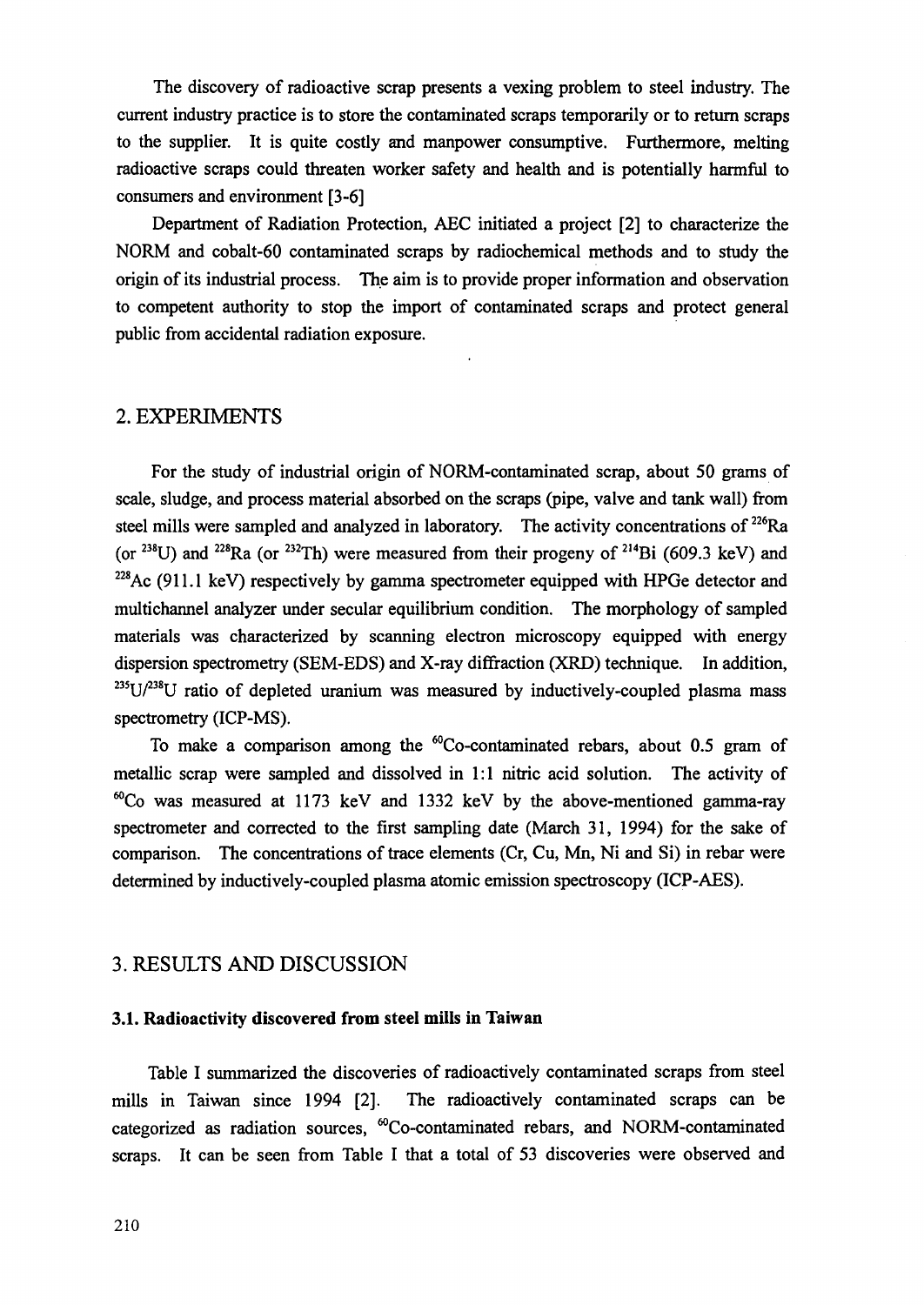number of discoveries was increasing every year. Except that the <sup>60</sup>Co-contaminated rebars were produced domestically, most radiation sources and NORM-contaminated scraps were from abroad, especially the NORM-contaminated scraps were from U.S., South Africa, and Australia where plants of the process industry were dismantled.

#### **3.2. Industrial origin of NORM-contaminated scraps**

Table II summarized the analytical results of NORM-contaminated scraps from steel mills only if the industrial origin could be identified. It can be seen that both scale and sludge with composition of divalent metallic sulfate have higher activity concentration of  $226$ Ra or  $228$ Ra. This reflects that Group IIA elements will coprecipitate easily to form complex inorganic sulfates.

Scale sample 951206 taken from 4" steel pipe was imported from Amsterdam, The Netherlands. It has an average 1.25 mm of thickness and contains 212.6 Bq/g and 100.4 Bq/g of <sup>226</sup>Ra and <sup>228</sup>Ra respectively with composition of Ba<sub>x</sub>Sr<sub>1-x</sub>SO<sub>4</sub> (x=0.75). The SEM study shows that the scale consists of large and well-defined tabular mixed crystals (Fig. 1). Scale formation and growth on the pipe is quite analogous to the pipe scale in oil production facility  $[7, 8]$ . Meanwhile, a <sup>226</sup>Ra source was discovered in the same shipment, we therefore could reasonably speculate that this shipment of scraps was dismantled from oil production industry [9].

Samples 971212-1,2 taken from steel pipe and cover were imported from Australia. Scale 971212-1 consists of Ba<sub>x</sub>Sr<sub>1</sub>, SO<sub>4</sub> (x=~0.75) and contains 230.9 and 758.5 Bq/g of <sup>226</sup>Ra and <sup>228</sup>Ra respectively. Sludge 971212-2 consists of Ce(Th)PO<sub>4</sub>, FeTiO<sub>3</sub> and ZrSiO<sub>4</sub> and contains 13.5 and 94. 4 Bq/g of  $^{238}$ U and  $^{232}$ Th respectively. SEM-EDS also shows that a single grain of sludge represent a type of mineral and the amounts of grains are in the order of zircon, ilmenite and monazite (Fig. 2). It is obvious that this shipment of scraps could be originated from a heavy mineral sand benefication and rare earth processing plant [10].

|                                     | Year |      |      |      |      |      |       |
|-------------------------------------|------|------|------|------|------|------|-------|
| Category                            | 1994 | 1995 | 1996 | 1997 | 1998 | 1999 | Total |
| Orphan radiation source             |      |      |      |      |      |      |       |
| <sup>60</sup> Co contaminated rebar |      |      |      |      |      |      | 16    |
| NORM contaminated scrap             |      |      |      |      |      |      | 20    |
| Unknown                             |      |      |      |      |      |      |       |
| Total                               |      | Ο    |      | -0   | ۱٥   | Q    |       |

# TABLE I. SUMMARY OF RADIOACTIVELY CONTAMINATED SCRAPS DISCOVERED BY STEEL MILLS (from June, 1994 to June, 1999) [2]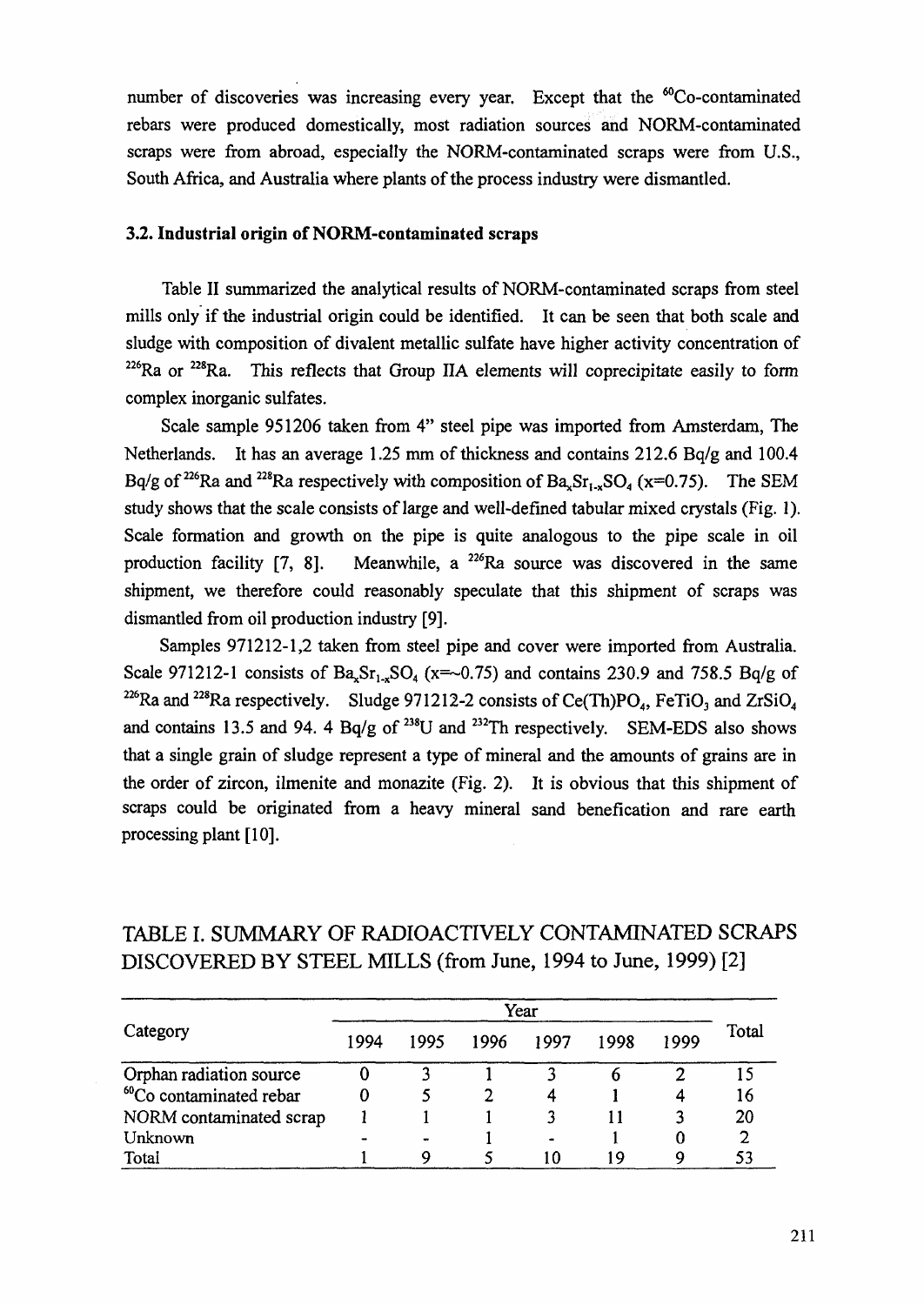| Sample<br>Number <sup>1</sup> | Country of Origin                     | Characterization                                                                                                         | <b>Chemical Composition</b>                            | $^{226}Ra(^{238}U),$<br>Bq/g | $\sqrt[228]{228}Ra^{232}Th$ ,<br>Bq/g |
|-------------------------------|---------------------------------------|--------------------------------------------------------------------------------------------------------------------------|--------------------------------------------------------|------------------------------|---------------------------------------|
| 951206                        | The Netherlands                       | $\cdot$ Pipe scale, 0.5~3.7 $\mu$ Sv/h                                                                                   | $Ba_{0.75}Sr_{0.25}SO_4$                               | $212.6 \pm 0.4$              | $100.4 \pm 0.8$                       |
| 971212-1                      | Australia                             | Pipe scale, $64-75 \mu Sv/h$                                                                                             | $Ba0.75Sr0.25SO4$                                      | $230.9{\pm}2.6$              | $758.5 \pm 10.2$                      |
| 971212-2                      | Australia                             | Sludge, $1.2 \sim 2.4 \mu$ Sv/h                                                                                          | $Ce(Th)PO_4$ , FeTiO <sub>3</sub> , ZrSiO <sub>4</sub> | $(13.5 \pm 0.4)$             | $(94.4 \pm 1.4)$                      |
| 980105                        | South Africa                          | Pipe scale, 92 µSv/h                                                                                                     | $PbSO_4$ , CuSO <sub>4</sub>                           | 12,800±66.4                  | $<$ LLD                               |
| 981012-1                      | Yi-Lan, Taiwan                        | Pipe scale, 10 µSv/h                                                                                                     | (Mg,Ca,Sr,Ba)SO <sub>a</sub>                           | $393 \pm 2.83$               | $9.67 \pm 1.65$                       |
| 981012-2                      | Yi-Lan, Taiwan                        | Process material, b.g.                                                                                                   | $Ca(OH)$ , CaCO <sub>3</sub>                           | $<$ LLD                      | $<$ LLD                               |
| 990111-1                      | Yi-Lan, Taiwan                        | Tank scale, $\sim$ 2 $\mu$ Sv/h                                                                                          | (Mg, Ca, Sr, Ba)SO <sub>a</sub>                        | 379±1.1                      | $4.53 \pm 0.62$                       |
| 990111-2                      | Yi-Lan, Taiwan                        | Process material, b.g.                                                                                                   | $Ca(OH)$ , CaCO,                                       | $<$ LLD                      | $<$ LLD                               |
| 990202-1                      | Scrap yard, Yi-Lan                    | Sludge, $\sim$ 2 $\mu$ Sv/h                                                                                              |                                                        | $21.7 \pm 0.11$              | $<$ LLD                               |
| 990202-2                      | Soda Mfg. Co. Ltd.,<br>Yi-Lan, Taiwan | Lime slurry, b.g.                                                                                                        | $Ca(OH)$ , CaCO,                                       | $<$ LLD                      | $<$ LLD                               |
| 990517                        | Hong Kong                             | Metal block, $-45 \mu Sv/h$<br>$(25 \text{ cm L} \times 10 \text{ cm W} \times 8 \text{ cm H}, (0.212\%)$<br>$14.56$ kg) | U(99.9%), $^{235}U/^{238}U$                            |                              |                                       |

 $\sim$ 

# TABLE II. ANALYTICAL RESULTS OF SAMPLES TAKEN FROM NORM-CONTAMINATED SCRAPS

<sup>1</sup> According to the date of discovery.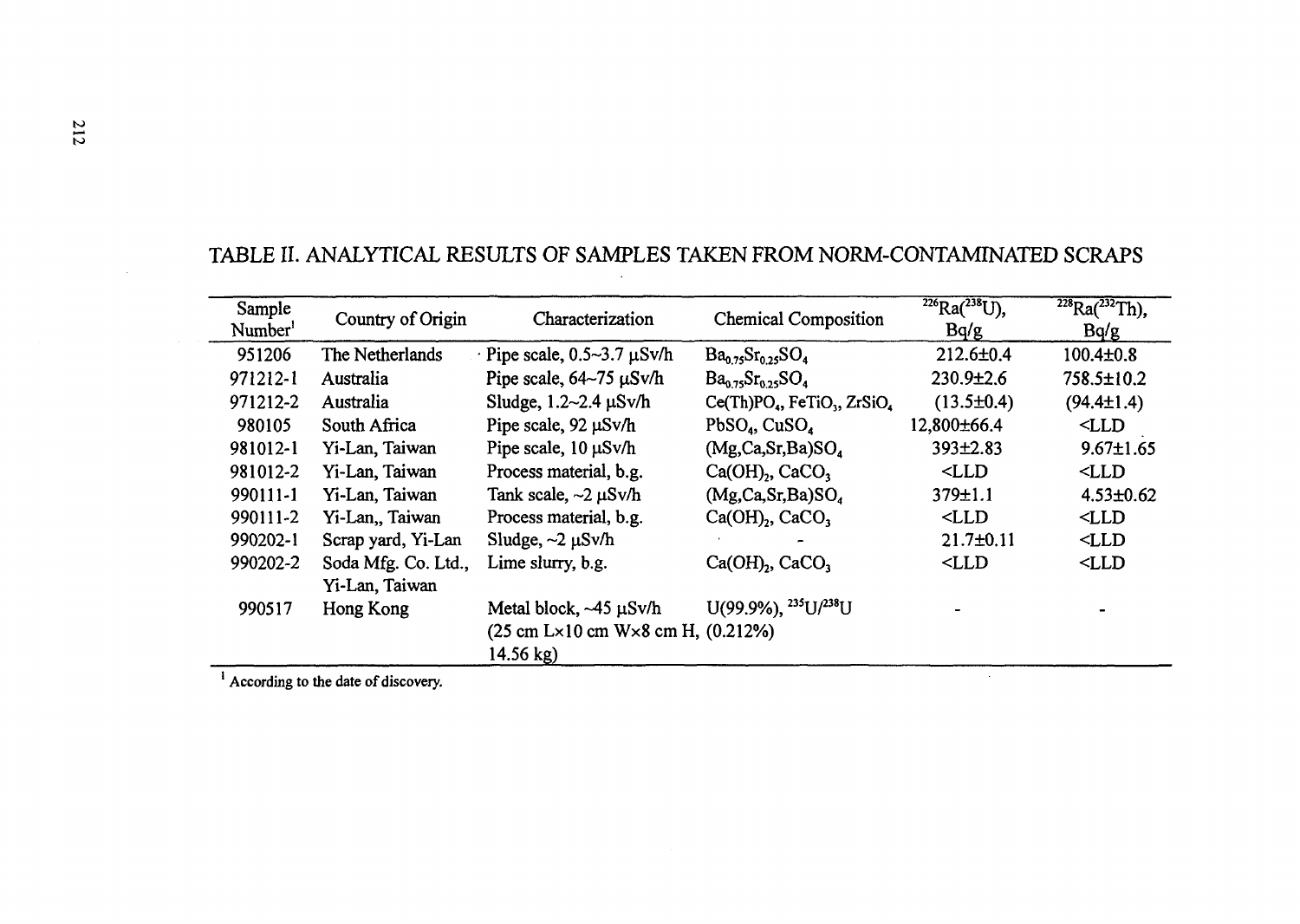

FIG.1. SEM photographs. A - Cross section of scale (75X), B - Close-up of internal scale (3500X).



FIG. 2. Single grain analysis by SEM-EDS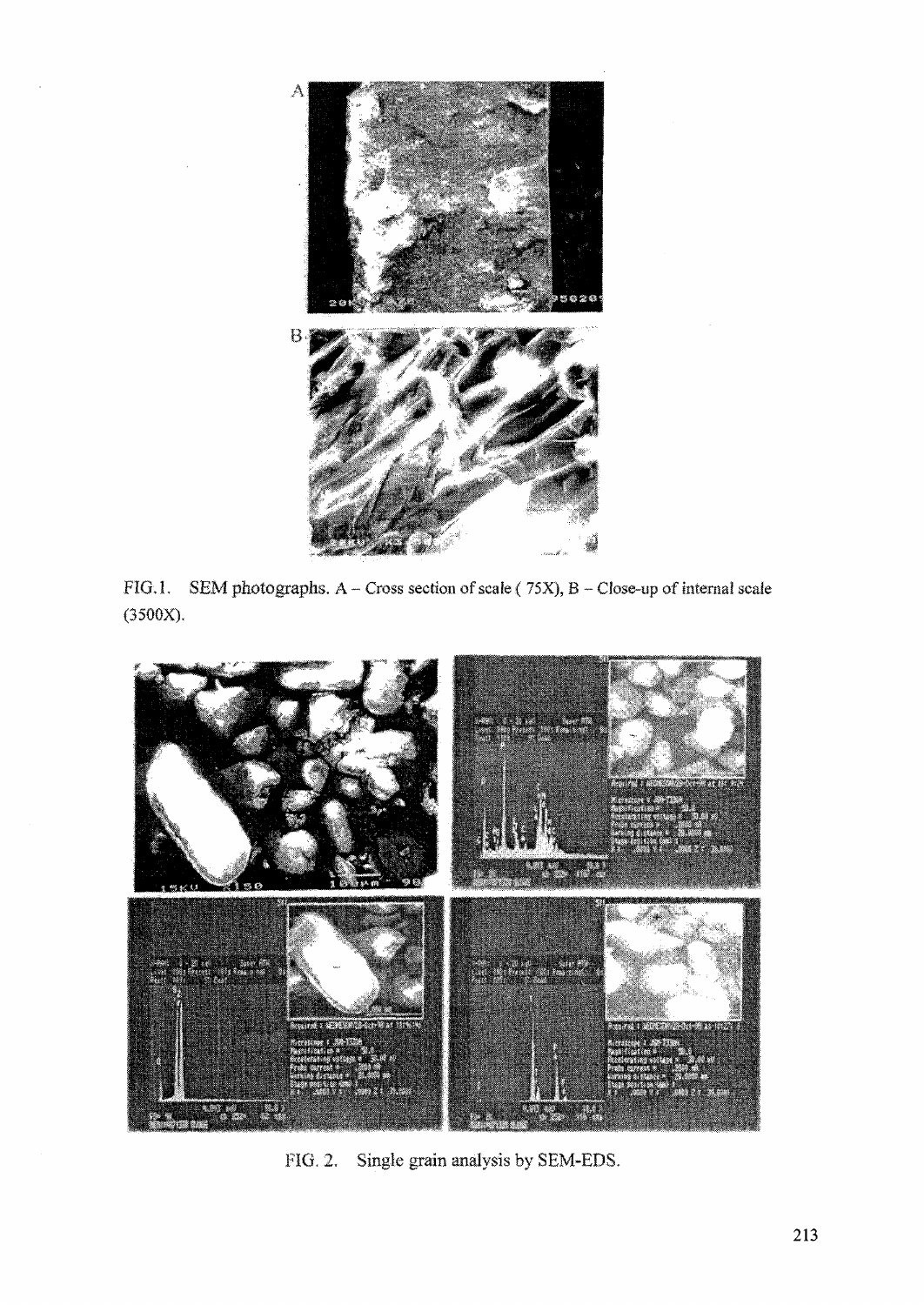

FIG. 3. Pipe scale and process materials.



FIG. 4. NORM contaminated scraps.  $A -$  discovered by steel mills,  $B -$  Ammonium chloride adsorption tank left in Soda ash manufacturing company.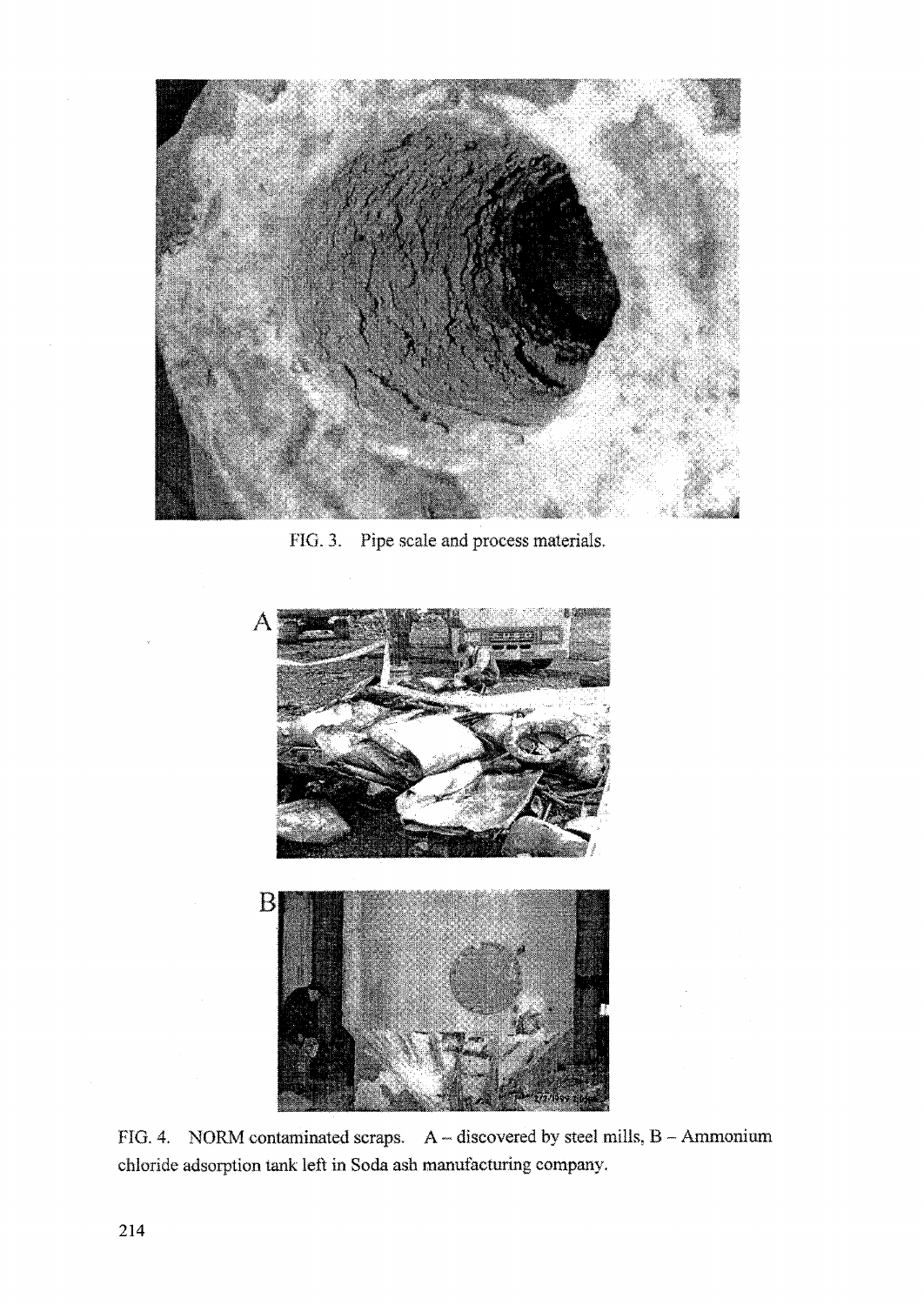

FIG. 5. Photograph of depleted uranium counterbalance weight  $(-45 \text{ }\mu\text{Sv/h}, 25 \text{ cm L} \times 10$ em WxScraH, 14.56 kg).

Sample 980105 taken from steel pipe was imported from South Africa. It consists of PbSO<sub>4</sub> and CuSO<sub>4</sub> and contains 12,800 Bq/g of <sup>226</sup>Ra only. According to literature [11], the main ore mineral in Palabora, South Africa is chalcopyrite (CuFeS<sub>2</sub>) and the uranium occurs in uranothorianite. In addition, pyrite, magnetite, quartz, calcite, sphalerite (ZnS), and galena (PbS) exit together. The copper is produced from an open pit mine and uranium is recovered as a by-product from mining at Palabora. The analytical results combining with the circumstantial evidences indicate that this shipment of scraps could be originated from copper mining and processing industry.

Three steel *mills* in northern Taiwan discovered abnormal radiation in their shipments of scrap provided from the same supplier in the period of October 1998 to January 1999. Sample 981012-1, 2 and 990111-1, 2 were the scales and process materials taken from the scraps of two steel mills, respectively (Fig. 3 and 4A). The analytical results show that both scales consist of (Mg, Ca, Sr, Ba)SO<sub>4</sub> and process materials consist of Ca(OH)<sub>2</sub> and CaCO<sub>3</sub>, and only scales contain average of 386 Bq/g and 13.7 Bq/g of <sup>226</sup>Ra and <sup>228</sup>Ra respectively. The process materials indicated that the scraps could be dismantled from soda ash related industry. A soda ash manufacturing company near scrap yard at Yi-Lan, Taiwan was identified from sales record and confirmed by radiation survey. This company was established 40 years ago and produced NaHCO<sub>3</sub> and Na<sub>2</sub>CO<sub>3</sub> by Ammoniasoda process. The reaction product, ammonium chloride, is then recovered by lime slurry adsorption. Although the detailed mechanism of radioactive scale formation is unknown, the old process was dismantled several months ago. One of the adsorption tank left there to store ammonium chloride and the other one still on production showed an abnormal radiation  $(\sim 2 \mu Sv/h)$ . In addition, these adsorption tanks have a similar appearance with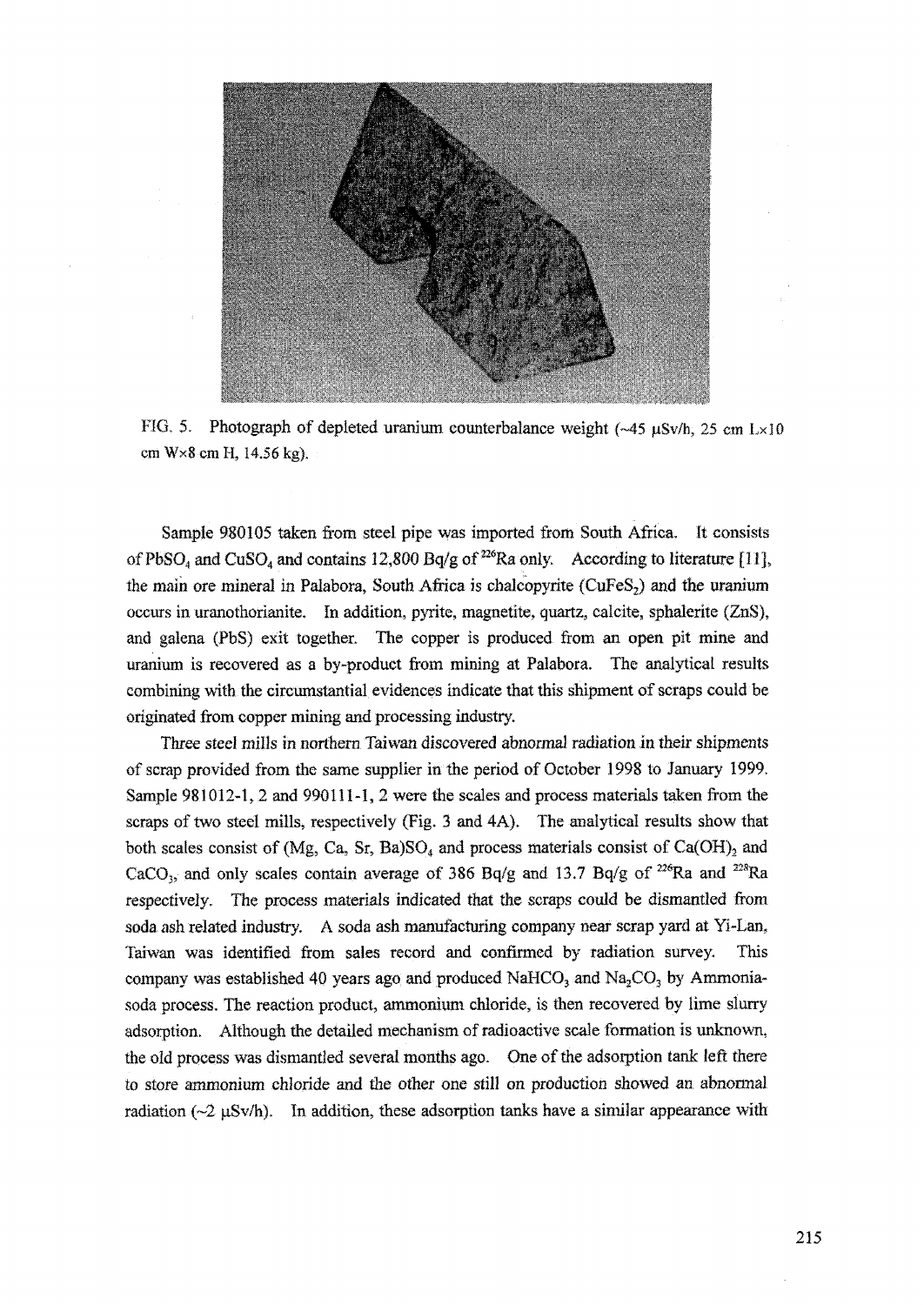the radioactive scrap discovered by steel mills (Fig. 4A and 4B). Therefore, a new NORM contaminated industry is confirmed by this study in Taiwan, which has never been reported by the literatures.

Sample 990517 was taken from a radioactive metal imported from Hong Kong with a surface dose rate of  $-45 \text{ }\mu\text{Sv/h}$ . Preliminary examination from the density (d $\sim$ 19.0) and appearance showed that this metal may be a counterbalance weight. Subsequent analysis also proved this metal block was made of depleted uranium with purity of 99.9% and  $235$ U/ $238$ U ratio of 0.211 wt%. This value was well below the natural concentration level of 0.71 wt%, and indicated that this depleted uranium metal block was produced from the tailing of uranium enrichment process [12].

## **3.3. Origin of <sup>60</sup>Co contamination rebars**

There are 16 discoveries of  ${}^{60}Co$  contaminated rebars by steel mills since 1995. The <sup>60</sup>Co activity and trace elements concentration of contaminated rebars were summarized in Table III. The analytical results show that these rebars contain four different kinds of concentrations with regard to <sup>60</sup>Co and trace elements. It reflects that these rebars were made from four different batches of steel products. Comparison of the results in Table III with the previous study [1] also confirms that these rebars were

| Sample              | $\overline{^{60}}$ Co activity | Trace element concentration, wt% |      |      |                |      |
|---------------------|--------------------------------|----------------------------------|------|------|----------------|------|
| number <sup>1</sup> | $Bq/g^2$                       | Cu                               | Ni   | Mn   | $\mathbf{C}$ r | Si   |
| 950519              | 558.7                          | 0.25                             | 0.14 | 0.50 | 0.15           | 0.27 |
| 950610              | 5994                           | 0.30                             | 0.10 | 0.46 | 0.11           | 0.22 |
| 950619              | 6142                           | 0.30                             | 0.10 | 0.46 | 0.11           | 0.22 |
| 950620              | 6142                           | 0.32                             | 0.11 | 0.48 | 0.12           | 0.19 |
| 951223              | 5920                           | 0.32                             | 0.11 | 0.49 | 0.12           | 0.19 |
| 960911              | 5883                           | 0.32                             | 0.11 | 0.48 | 0.12           | 0.22 |
| 960923              | 5920                           | 0.33                             | 0.11 | 0.49 | 0.12           | 0.20 |
| 970224              | 5883                           | 0.31                             | 0.10 | 0.46 | 0.11           | 0.23 |
| 970310              | 5920                           | 0.32                             | 0.11 | 0.48 | 0.12           | 0.26 |
| 970610              | 5957                           | 0.32                             | 0.11 | 0.47 | 0.12           | 0.20 |
| 970925              | 6068                           | 0.32                             | 0.11 | 0.48 | 0.12           | 0.26 |
| 980623              | 5846                           | 0.32                             | 0.11 | 0.48 | 0.12           | 0.22 |
| 990210              | 5883                           | 0.33                             | 0.11 | 0.48 | 0.12           | 0.25 |
| 990312              | 6105                           | 0.32                             | 0.12 | 0.48 | 0.13           | 0.27 |
| 990512-1            | 37.7                           | 0.25                             | 0.08 | 0.62 | 0.12           | 0.35 |
| 990512-2            | 3.9                            | 0.29                             | 0.11 | 0.61 | 0.10           | 0.25 |

## TABLE III. ANALYTICAL RESULTS OF <sup>60</sup>Co CONTAMINATED REBAR

**<sup>I</sup>** According to the date of discovery.

2 Corrected to the first sampling date (March 31, 1994) [1].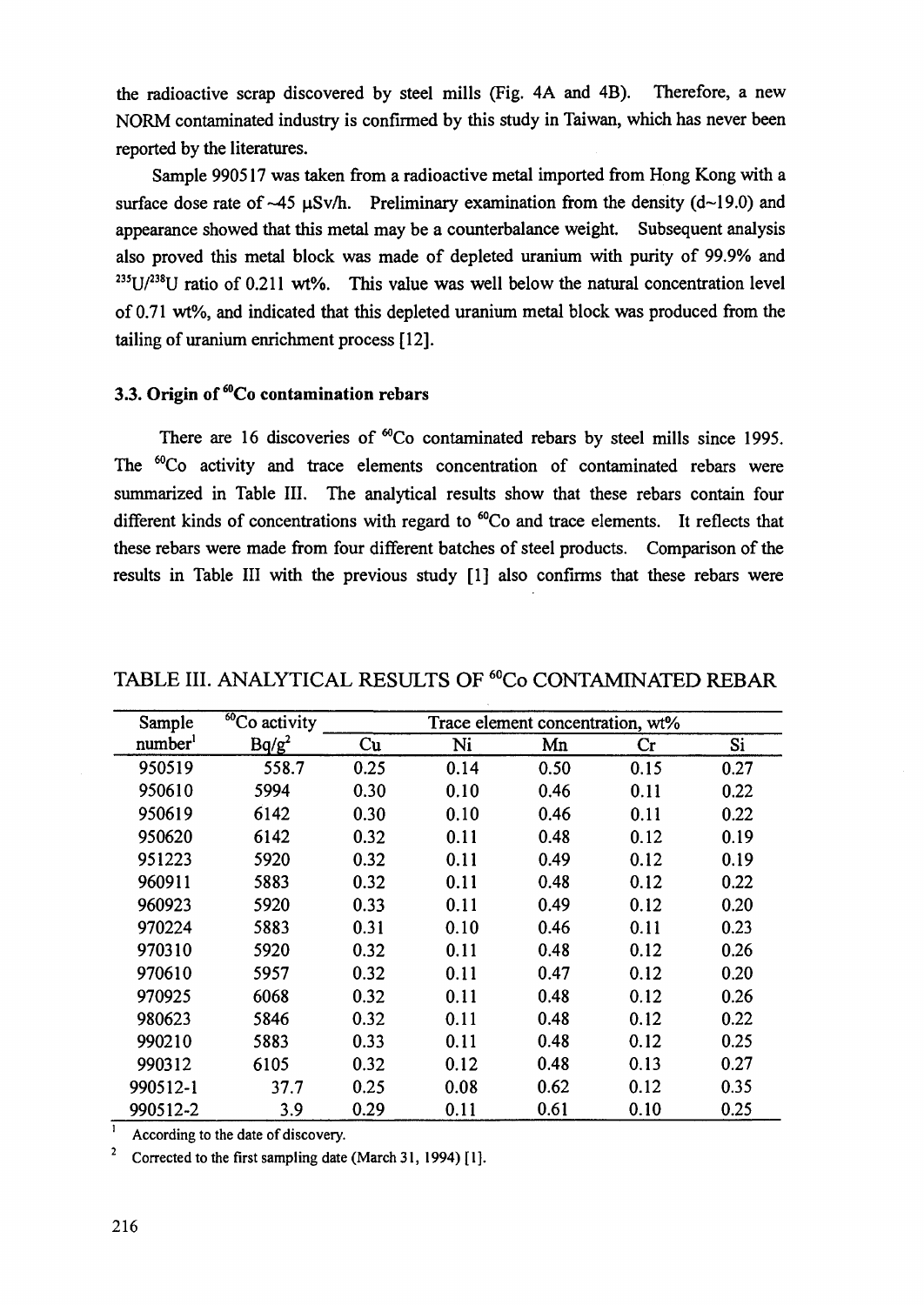contaminated in the periods of October 1982 to January 1983, when the cobalt-60 sources were lost and entered the electric arc furnace. If it is true, the magnitude of cobalt-60 source was estimated to be at least 740 GBq (20 Ci) at that time by assuming 25 tons of steel produced for each batch.

## 4. CONCLUSIONS

Industrial origin of NORM contaminated scraps and  ${}^{60}Co$ -contaminated rebars discovered in steel mills were identified by analytical results of samples combining with circumstantial evidences. Five possible industrial processes, namely oil production and treatment, heavy mineral sand benefication and rare earth processing, copper mining and processing, recovery of ammonium chloride by lime adsorption in Ammonium-soda process, and tailing of uranium enrichment process, may be involved in the production of NORM-contamination scraps. Among these, Ammonium-soda process is a new NORM contaminated industry confirmed by this study in Taiwan.

Since 1995 sixteen <sup>60</sup>Co contaminated rebars from steel mills were discovered domestically. All of them were dismantled from old buildings and were produced in the periods of October 1982 to January 1983, when the cobalt-60 sources were lost and entered the electric arc furnace. Since then, there is no other case of <sup>60</sup>Co contamination incident.

#### **REFERENCES**

- [1] CHEN, Y.B. (Ed.), "Origin Analysis of Radioactively Contaminated Rebars", Department of Nuclear Technology and Division of Analysis, Institute of Nuclear Energy Research, Atomic Energy Council, Taiwan, ROC (1997).
- [2] CHAO, H.E. (Ed.), "Provenance Study on Radioactively Contaminated Materials from Steel Industries", 882001DRP108, Atomic Energy Council, Taiwan, ROC (1999).
- [3] LUBENAU, J.O., YUSKO, J.G., Radioactive Materials in Recycled Metals, Health Physics 68 (1995) 440-451.
- [4] LUBENAU, J.O., YUSKO, J.G., Radioactive Materials in Recycled Metals- An Update, Health Physics 74 (1998) 293-299.
- [5] THIERFELDT, S., NEUKATER, E., SEFZIG, R., WEIMER, G., "Radioactivity in Scrap", Proceedings of Second International Symposium on the Treatment of Naturally Occurring Radioactive Materials, Krefeld-Germany (1998) 108-112.
- [6] CHEN, Y.B., Comments and Corrections on the Contaminated Rebar Incident in Taiwan, Health Physics 74 (1998) 723-724.
- [7] SMITH, A.L., Radioactive-Scale Formation, J. Petro. Tech. 39 (1987) 697-706.